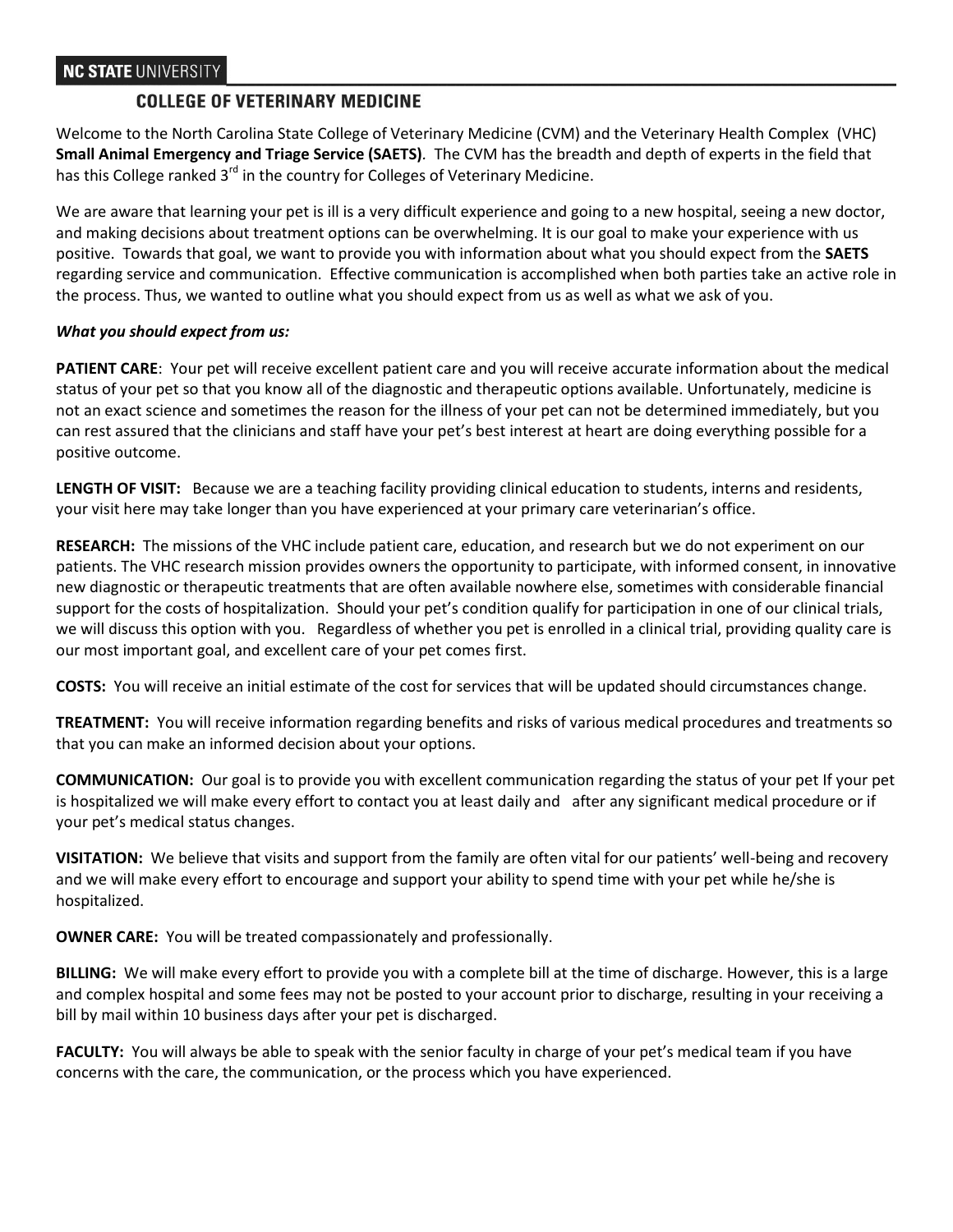#### *What we ask of you:*

PATIENT HISTORY: We will interview you for a complete medical history of your pet so that a diagnostic and treatment plan can be developed.

**INFORMED DECISIONS:** We encourage you to ask questions regarding the treatment plan and associated cost so that you are informed when you make a decision regarding the medical care of your pet.

**PRIMARY VETERINARIAN:** We will contact your primary care veterinarian so that we are able to share with them the medical status of your pet to facilitate a good discharge and continued care plan.

**DISCHARGE PLAN:** In order to optimize your pet's recovery we will ask you to follow our instructions in a discharge plan we will provide when your pet is released.

**SAFETY:** We ask that you comply with the VHC's policies and procedures which are designed to create a safe working environment for our staff and excellent medical care for our patients.

**CONCERNS:** If you have any concerns regarding patient care, communication, or cost we encourage you to request a conversation with the senior faculty clinician on the team.

**BILLING:** We ask that you comply with our financial policy, which states that we will provide you with an estimate for services to be rendered, that you will pay a deposit to cover the minimum expected costs of hospitalization at the time of admission, and that you pay the balance of your bill at the time of discharge.

**FEEDBACK:** We encourage you to complete an on-line client satisfaction survey so you can provide us with feedback that helps us in determining how well we are meeting our client and patient needs.

#### *Frequently Asked Questions:*

### **My pet was taken out of my sight to the emergency treatment area. What happens during that time?**

We bring patients to our treatment area to be assessed by our technicians and doctors upon admission. This is where we decide which patients are seen first; based on emergent need. If you have approved emergency stabilization and your pet requires urgent medical attention, we may initiate diagnostics and/or therapies as needed. If your pet appears to be in stable condition then we will assess his/her vital signs and bring him/her back to you for further consultation with the student and clinician.

#### **When am I going to see a doctor?**

There will ALWAYS be a doctor in charge of and supervising all aspects of patient care at the VHC. In many cases multiple specialists may consult on a patient should their expertise be required. Typically, a fourth-year student will first collect a detailed history and present this information to the doctor in charge. You will then have an opportunity to discuss things in detail with the doctor and together you and he/she will formulate a diagnostic and treatment plan.

#### **What does it mean to be a 'teaching hospital'?**

In addition to having access to cutting edge diagnostic tools and therapeutic alternatives, the most unique aspect of our facility is that every patient is a learning opportunity for our students. Much of this teaching is done 'behind the scenes' as we discuss your pets' diagnostics and care. What this means to you, the client, is that the process may take somewhat longer than it would at a private emergency facility. However, this also means that we have the ability to consult with multiple doctors and a variety of specialists in complex cases.

#### **What does my emergency consent approve?**

We ask you to approve an emergency estimate on admission in case your pet requires immediate emergent attention. If your pet is stable on admission and does not require immediate therapy or diagnostics, then we will discuss your pet's case in detail prior to initiating a treatment plan.

#### **My doctor introduced him/herself as an Intern or a Resident – what does that mean?**

It is important to understand that every intern or resident at the VHC is a fully licensed doctor with the same education and credentials as a general practitioner. Interns and residents have chosen to pursue additional, in-depth postgraduate